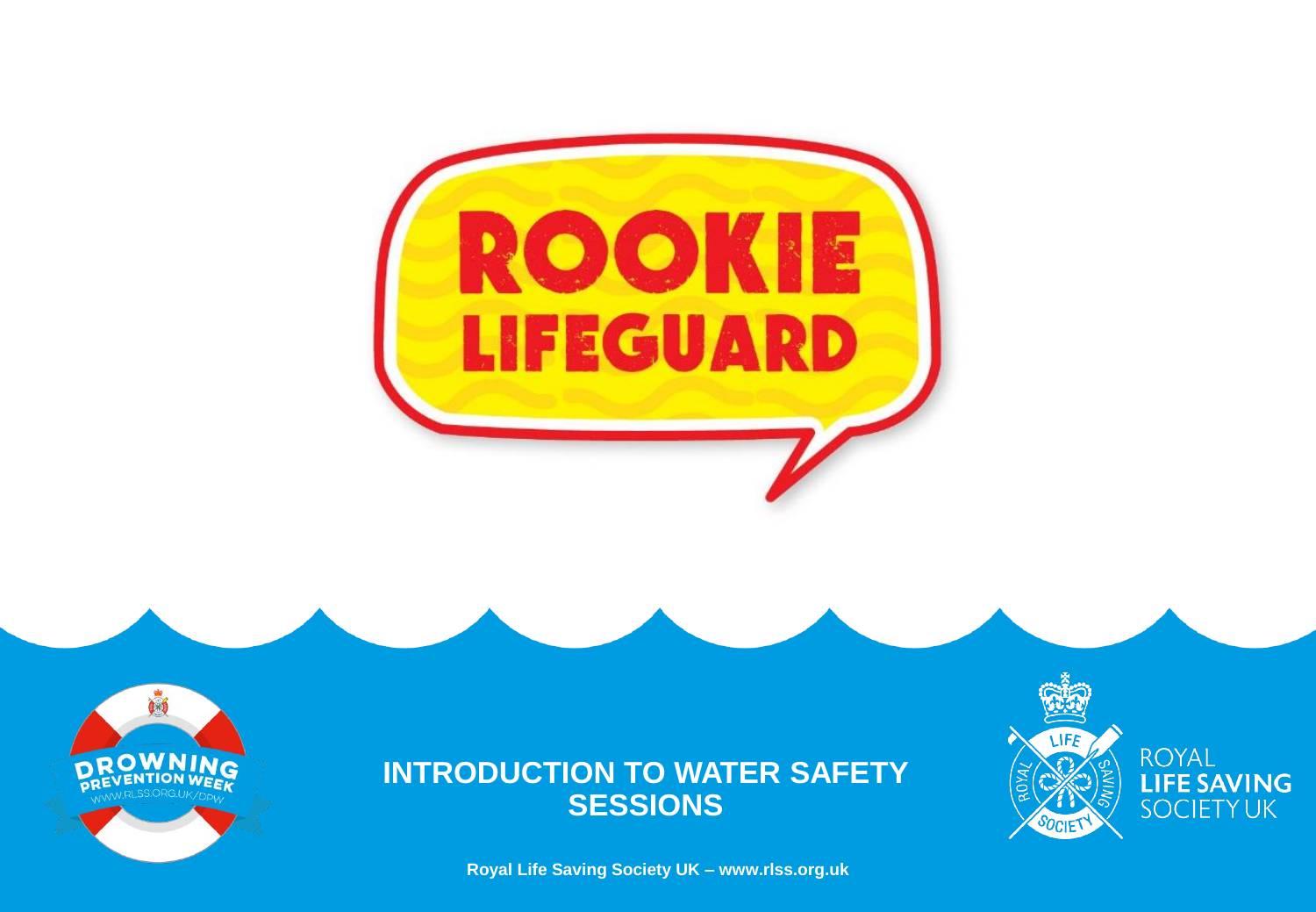## **WATER SAFETY SESSIONS**



#### **WET SIDE ACTIVITIES TO INTRODUCE AND DEVELOP WATER SAFETY SKILLS.**

The skills included in this session re the essential skills for children to learn to be safe around water. Depending on how far along the learn to swim process your pupils are, they may not be able to complete all of the skills at this time. Please select the skills that are suitable to your pupils swimming ability and confidence. Each skill is followed by a fun activity, when put together they form the body of a Water Safety Festival.

During this session the key elements are:

- 1. Safe entry and exit
- 2. Staying at the Surface
- 3. Staying Safe during an Emergency

#### **CONTENTS**

Session skills – teaching notes for those skills covered in the water safety sessions.

Session plans – a series of plans for the various groups

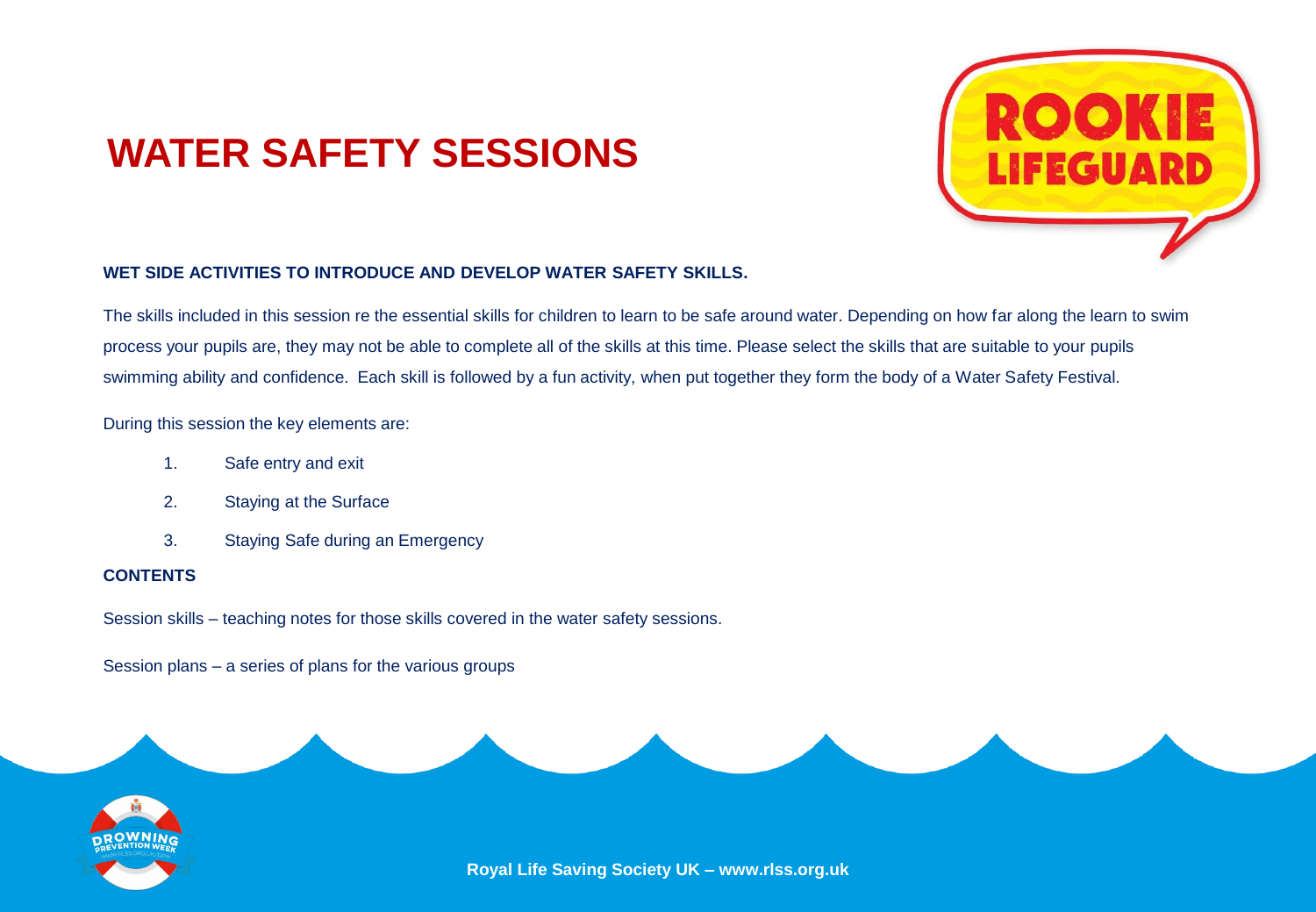# **SAFE ENTRY**

#### LEARNING OBJECTIVE

• To be able to perform a slow and controlled way to enter the water

- Sit on the side with your feet in the water
- Put both hands on the poolside on 1 side of your body and slightly apart from each other
- Roll towards your hands and slowly lower yourself into the water
- Feel with your feet for the floor and any obstacles





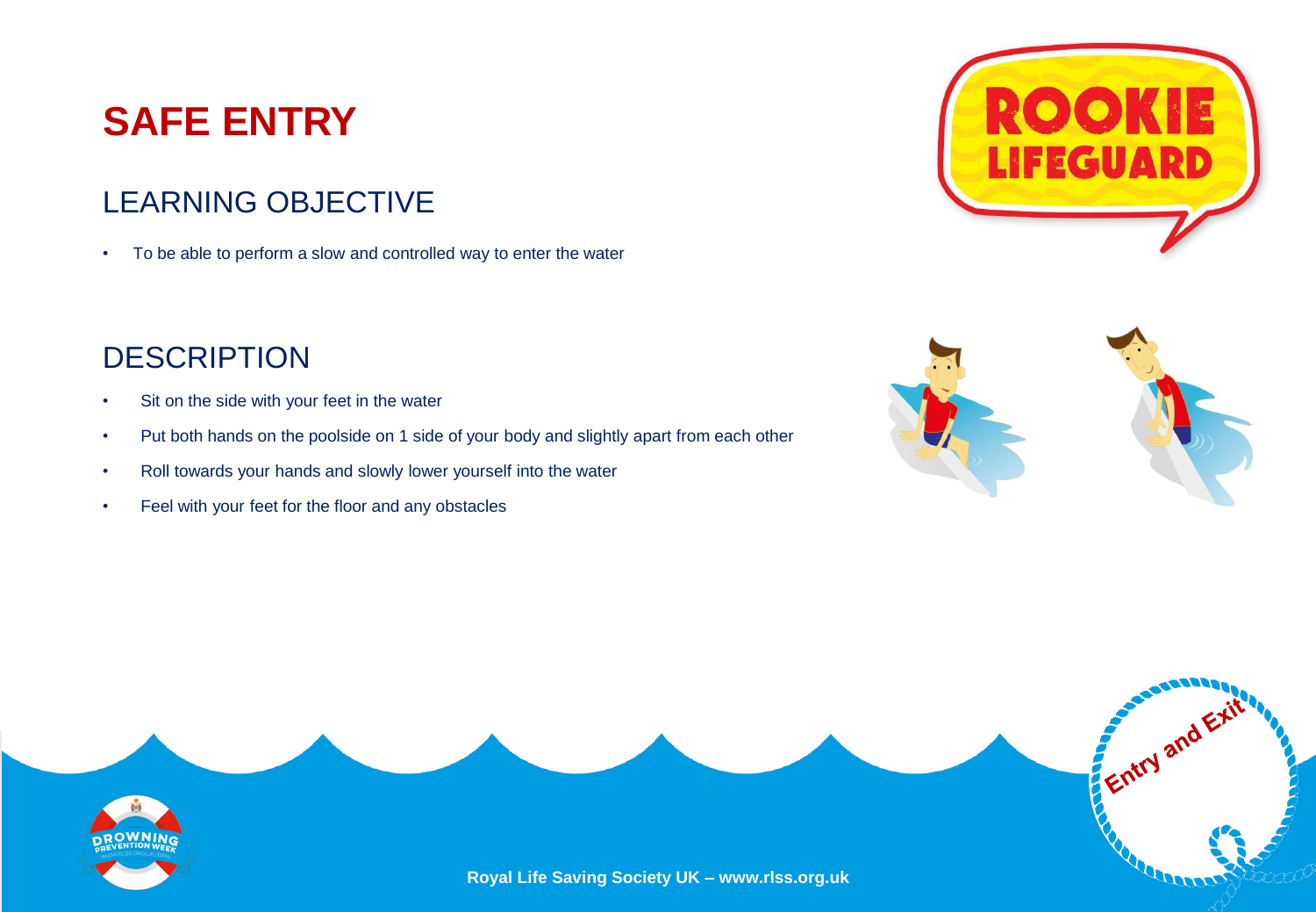# **STAY SAFE AT THE SURFACE**

#### LEARNING OBJECTIVE

- To be able to keep themselves at the waters surface
- Skill Floating on your back and sculling

- Float on your back
- Keep your arms by your sides (level with your body)
- Head First: Point your fingers towards the ceiling, with your palms facing towards your feet
- Feet first: Point your fingers down towards the floor, with your palms facing towards your head
- Slightly cup your hands
- Sweep your hands away from and then back towards your body





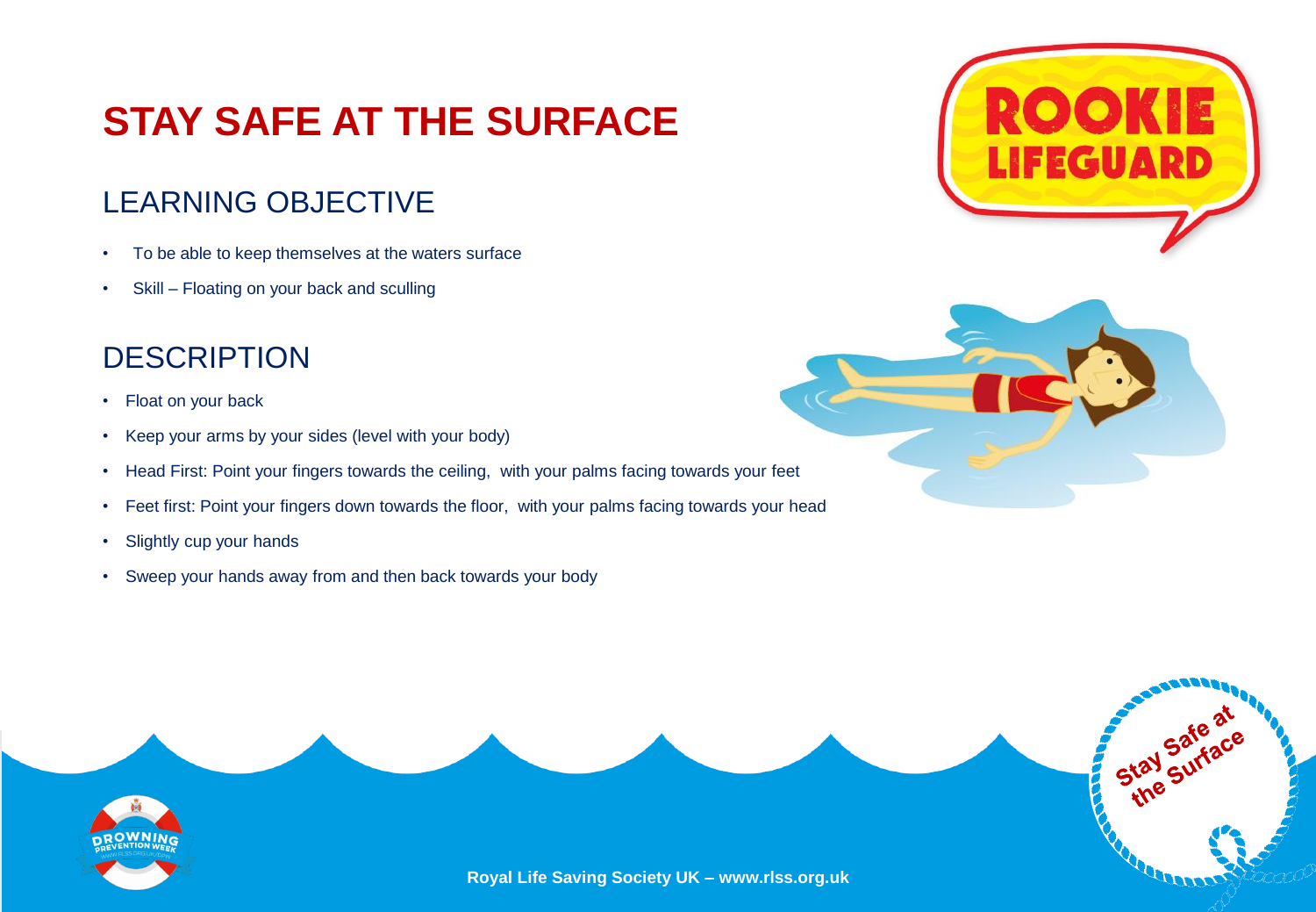# **STAY SAFE AT THE SURFACE**

#### LEARNING OBJECTIVE

- To be able to keep themselves at the waters surface.
- Skill Treading Water

- A way to stay at the surface and keep your head out of the water (really useful if you fall into the water).
- Keep your body upright and your head out of the water (like you're standing up)
- Scull your hands at the side of your body at around chest height
- Kick your legs, try not to bob up and down
- Any leg kick can be used, eggbeater is most efficient





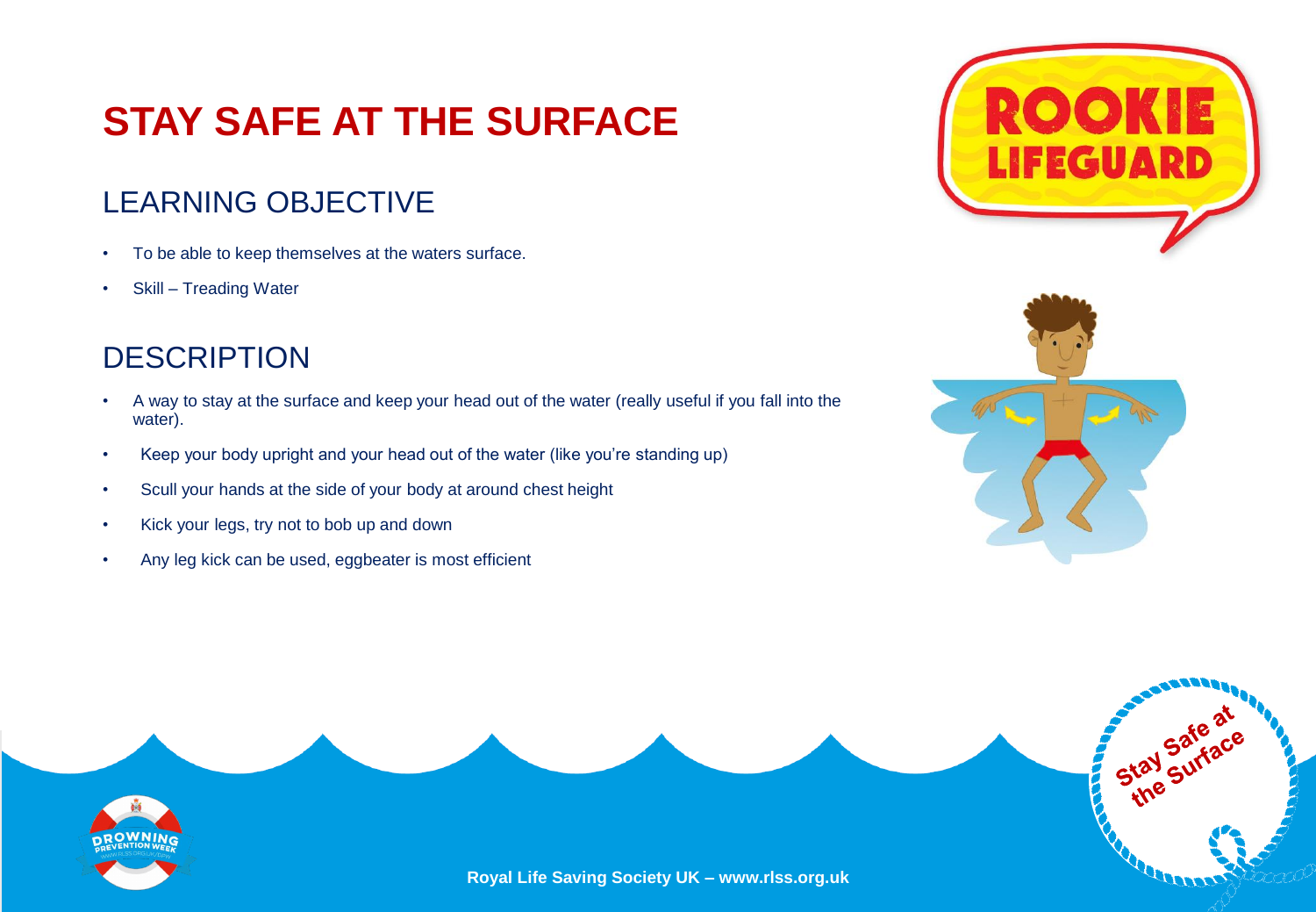### **STAYING SAFE DURING AN EMERGENCY**

#### LEARNING OBJECTIVE

- To be able to perform a safe land based rescue
- Skill Shout and Signal

- A land based rescue, using your voice and hand signals to rescue a casualty.
- Stand back from the edge and call for help
- Shout clear instructions to the casualty, such as:
	- kick your legs
	- pull the water with your hands
	- keep looking at me
- Use clear gestures with your arms, such as a swimming motion
- Keep giving instructions and shouting for help until the casualty is safe
- Tell the casualty to climb out of the water and move away from the edge





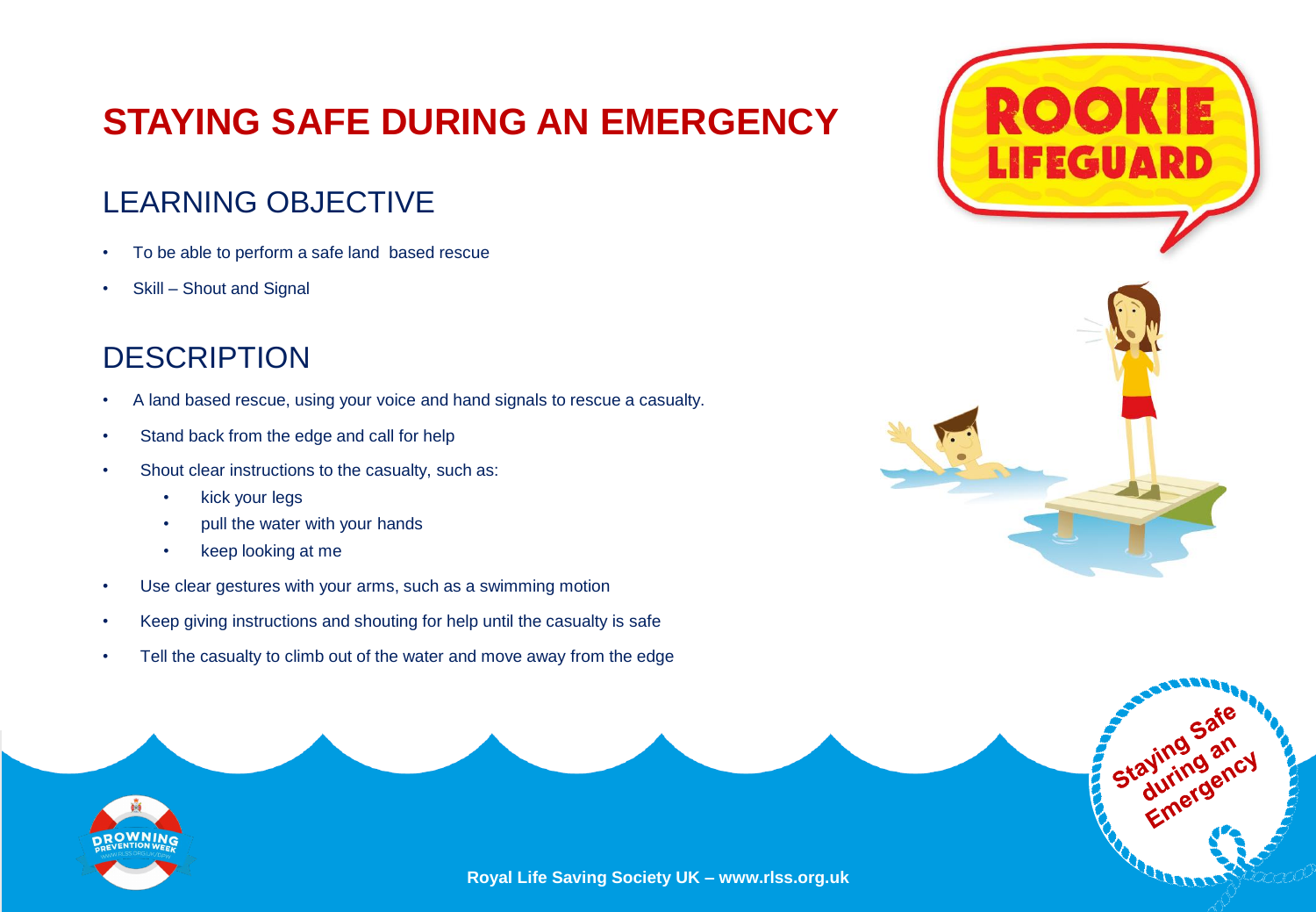### **STAYING SAFE DURING AN EMERGENCY**

#### LEARNING OBJECTIVE

- To be able to perform a safe land based rescue
- Skill Throw Rescue

- A land based rescue using a buoyant aid (float)
- Stand back from the edge and call for help
- Shout to get the attention of the casualty
- Throw the float to the casualty (underarm)
- Tell the casualty to hold the float against their chest with both arms and kick with their legs
- Keep giving instructions and shouting for help until the casualty is safe
- Tell the casualty to climb out of the water and move away from the edge







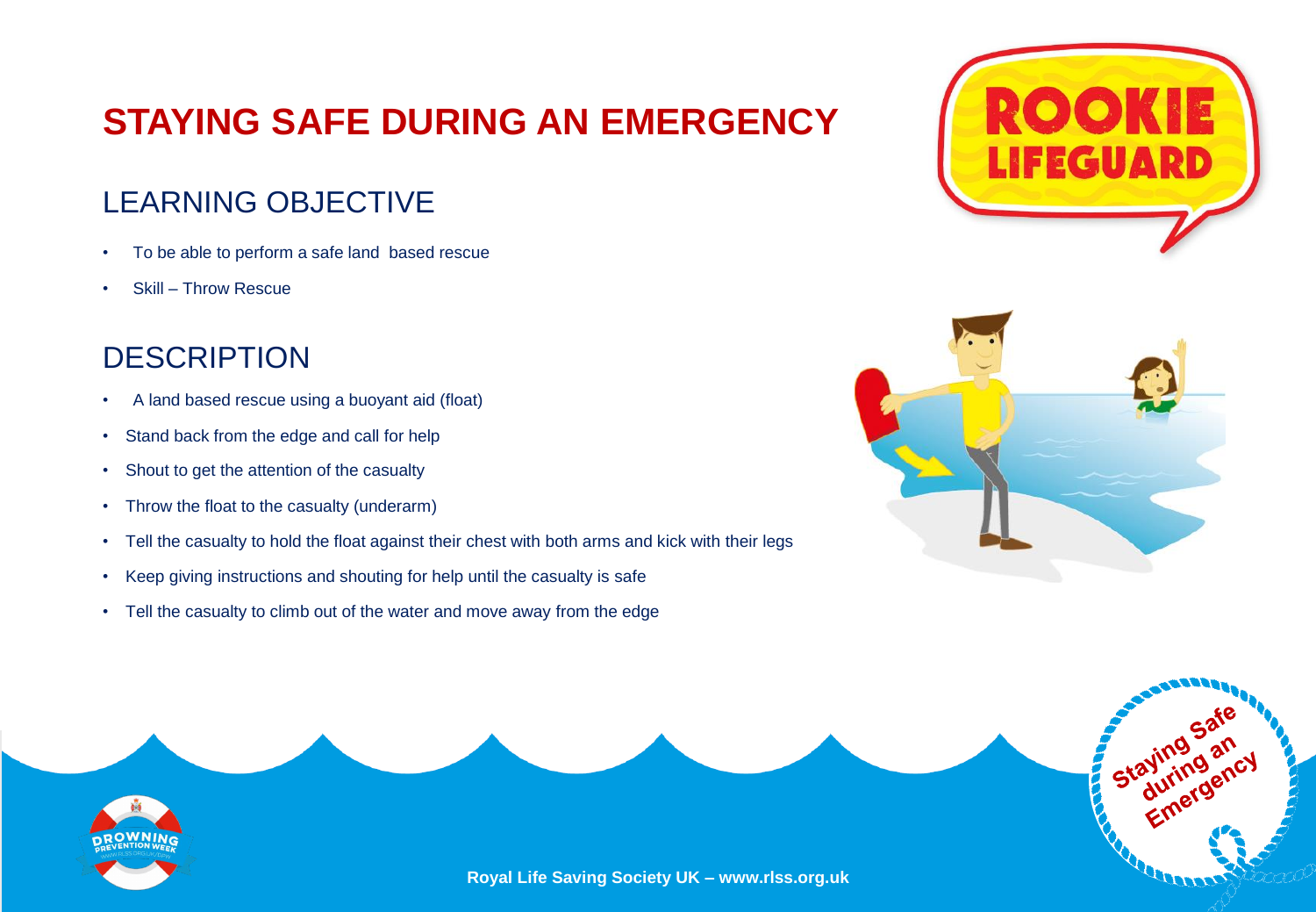### **TOWING**

#### LEARNING OBJECTIVE

• To introduce towing in a fun a safe method

- The 'casualty' floats on their back
- The 'lifeguard' cups their hand around the 'casualties' chin, making sure not to hold the throat or mouth



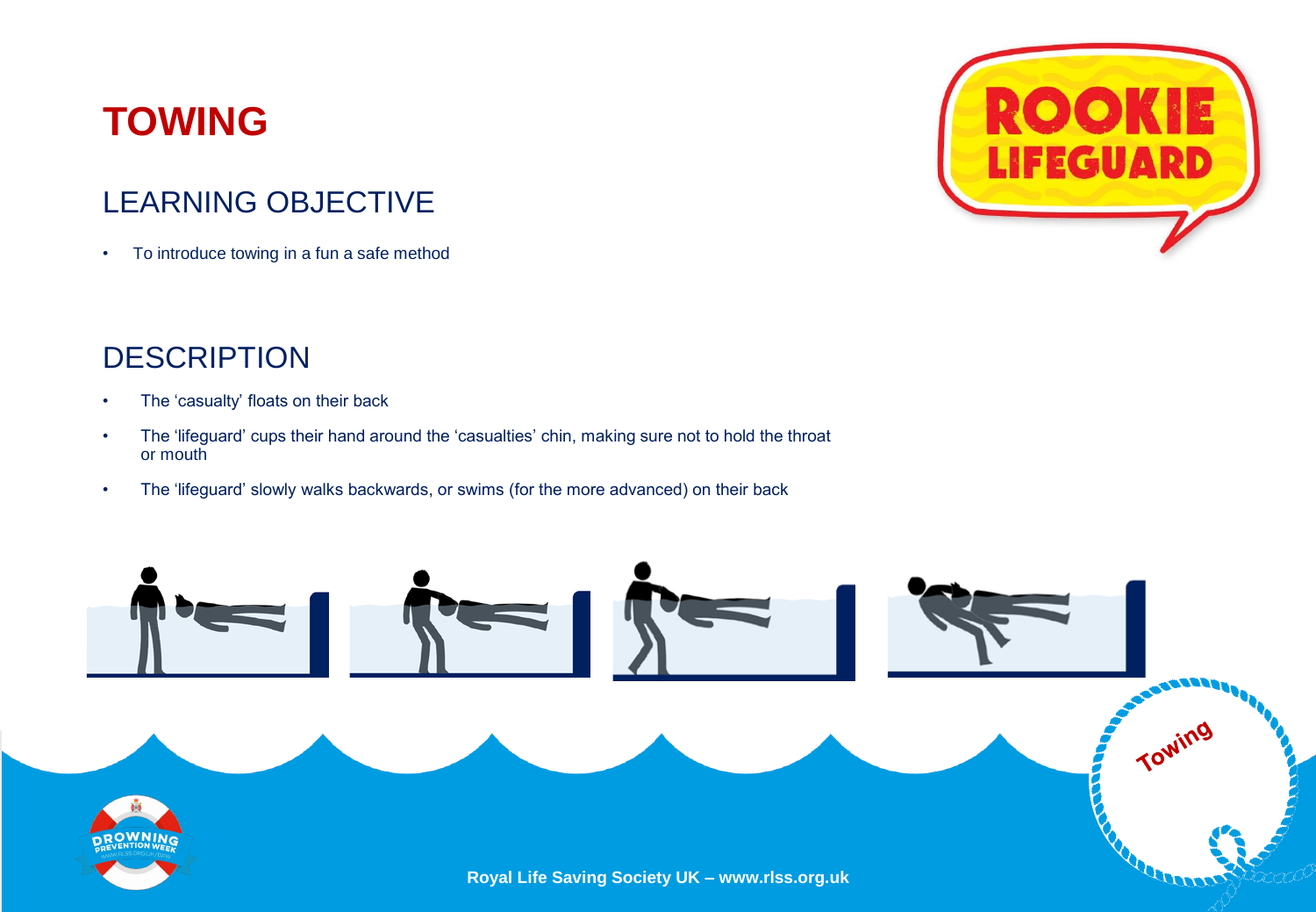# **YOU ARE A STAR**

#### SET UP/EQUIPMENT

Starting in a circle facing each other



Starting in a circle facing each other, pupils float and scull on their backs until all their feet are in the middle (looking like a star from above).



#### PROGRESSION/NOTES

Move from a star to other shapes as a group.

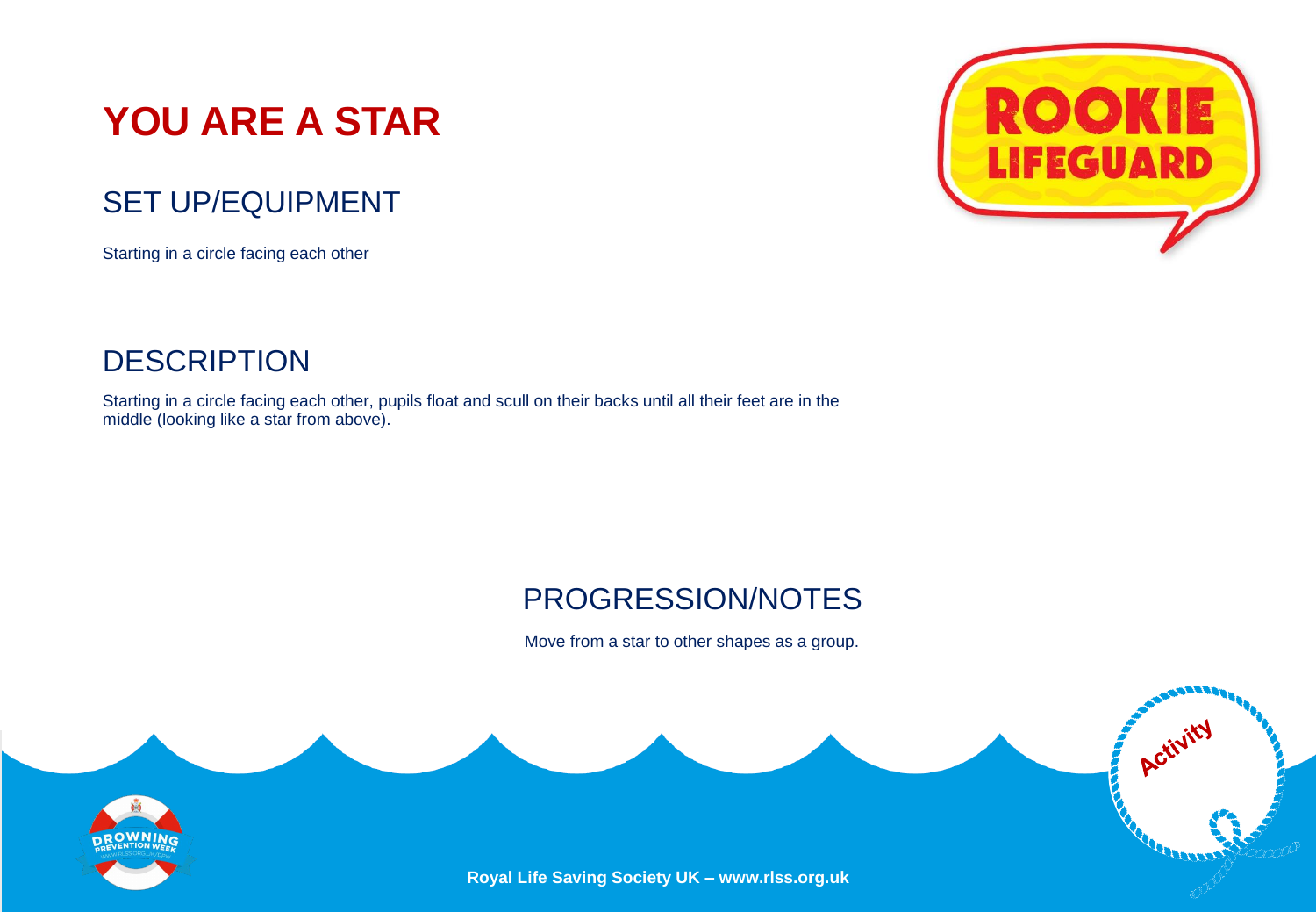## **SCULLING RACE/RELAY**

#### SET UP/EQUIPMENT

Pupils line up

#### **DESCRIPTION**

Pupils line up and scull their way across the pool as fast as they can

A sculling relay race

- Pass the float, each team member sculls across the pool with the float and passes to the next team member
- This continues until each team member has had a go
- The first team to go through all it's members is the winner

#### PROGRESSION/NOTES

Use heavier objects to pass between the team







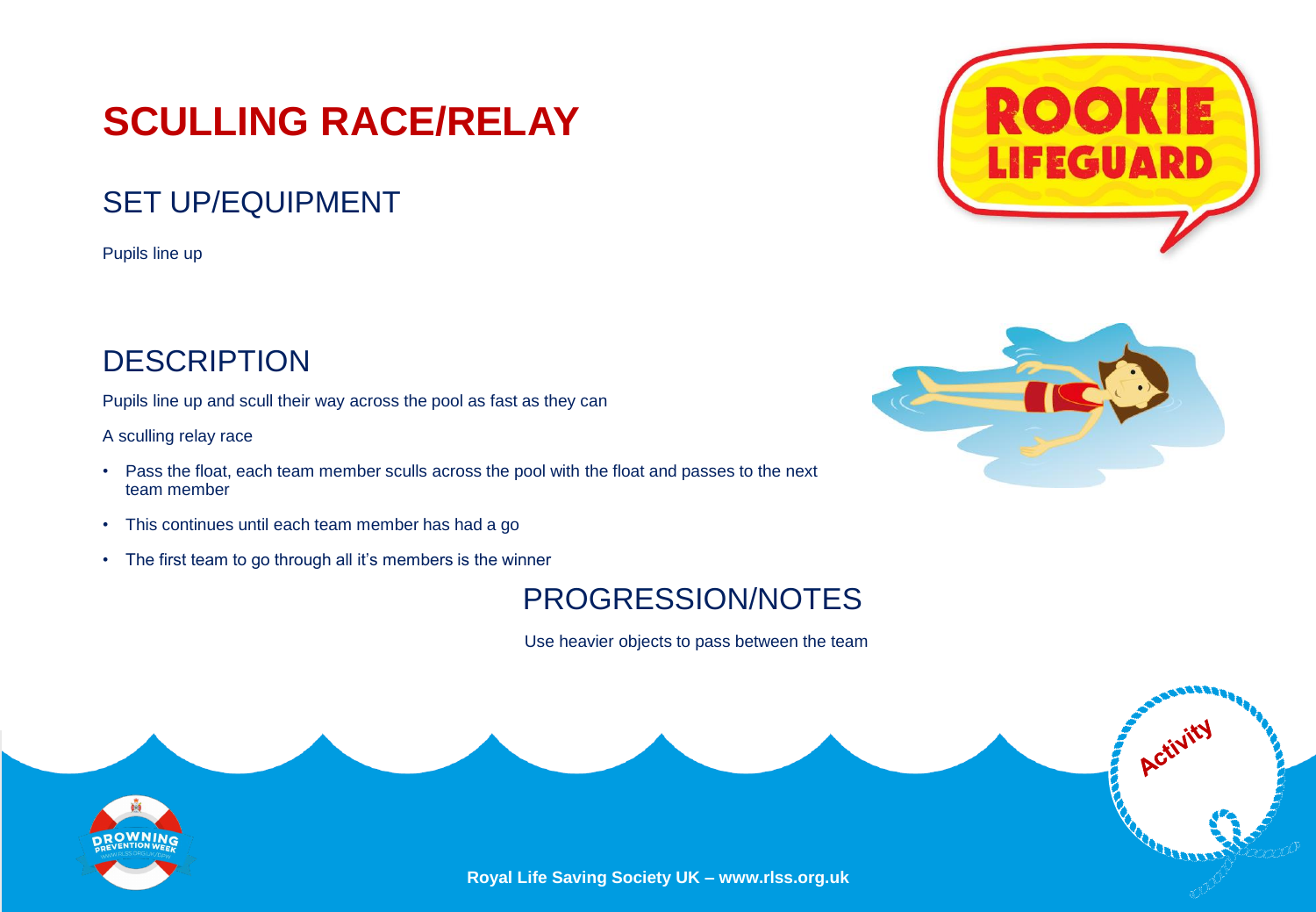# **HOW SLOW CAN YOU GO?**

#### LEARNING OBJECTIVE

• Pupils line up along the side of the pool

#### **DESCRIPTION**

• Entering the pool – slow race, see who can lower themselves the slowest and be the last person to touch the floor, but if you stop moving you are out





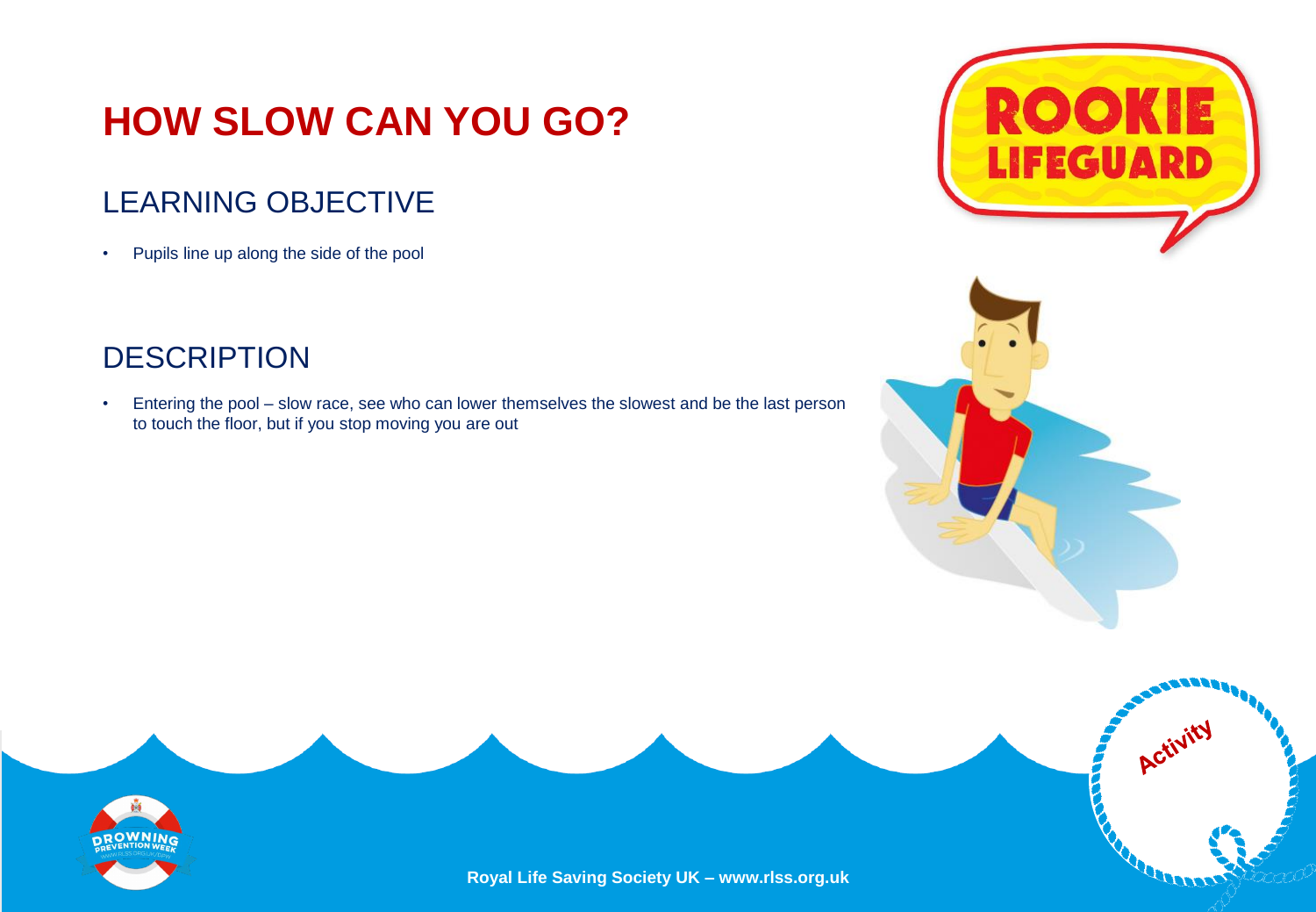# **THROW A FLOAT/RELAY**

#### SET UP/EQUIPMENT

Pupils work in pairs with afloat between each pair.

#### **DESCRIPTION**

The first member of the pair stands on pool side, the second is treading water out in the pool (start with a short distance and slowing increase with success) The first throws the float to the partner who catches and swims to the side They then switch positions

#### Throw a float relay

- In groups, one starts as the lifeguard on pool side
- The rest line up (treading water) in the pool.
- The "lifeguard" on the pool side throws to the float to their partner.
- They collect/catch the float and swim to the side.
- **Progression** • Exiting the pool they then throw the float to the next in line.
- The first "lifeguard" joins the back of the que to be rescued





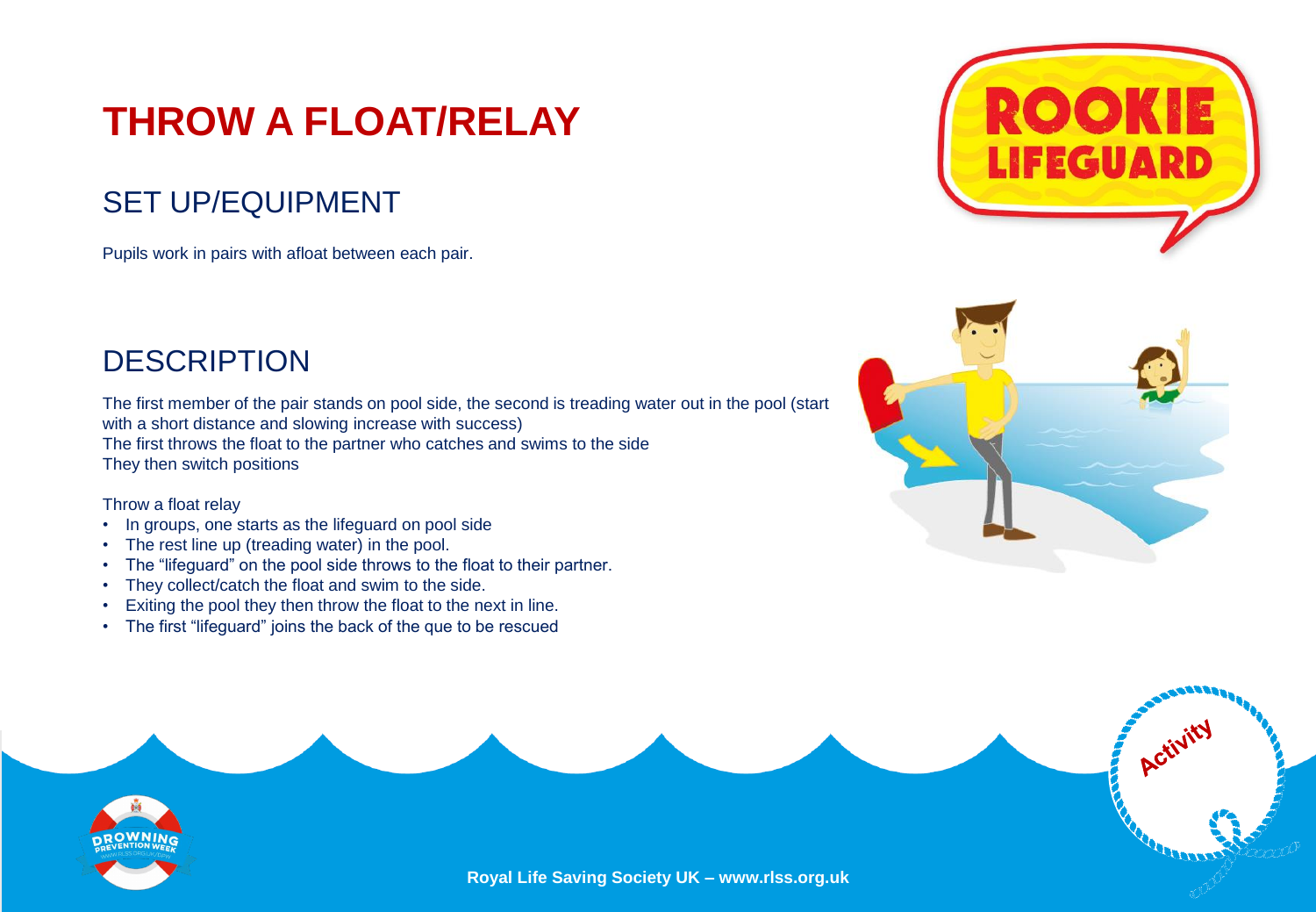# **PASS THE PARCEL**

#### SET UP/EQUIPMENT

Objects (i.e. float ball)

#### **DESCRIPTION**

- Arranged in a circle, while treading water
- The group have to pass an object (float or ball) around the circle without getting it wet





### PROGRESSION/NOTES

- Get an object from one end of the pool to the other without it touching the water.
- This can either be done by swimming, passing or whatever but you must not even splash on it.

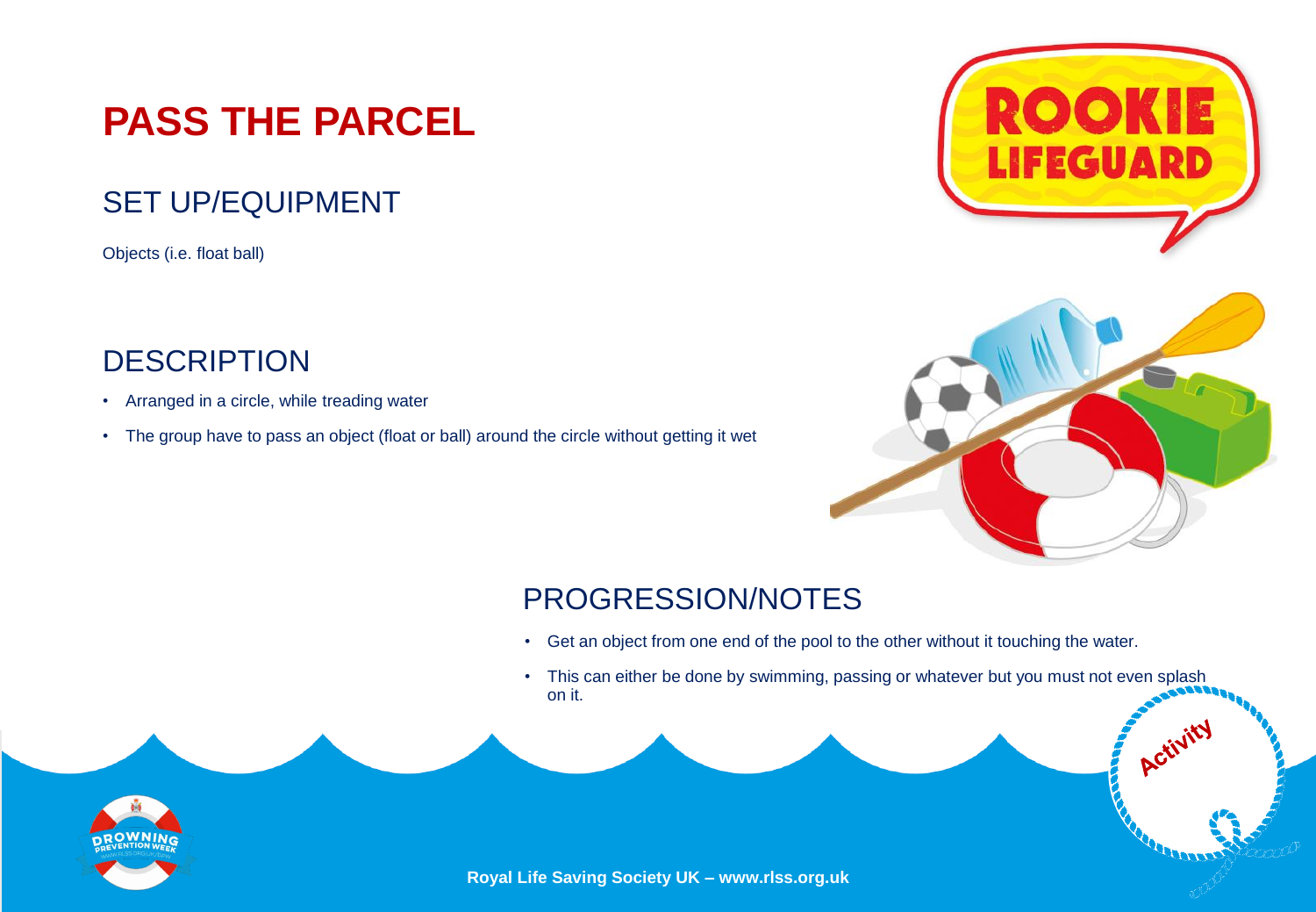### **SHARKS**

#### LEARNING OBJECTIVE

• Pupils line up along one side of the pool

#### **DESCRIPTION**

- Rookies line up along one side of the pool
- One who is chosen to be the shark (more if there is a big group) stays in the middle of the pool
- On a signal the players try to cross the pool without getting caught
- Those that are become seaweed (treading water and getting in the way)



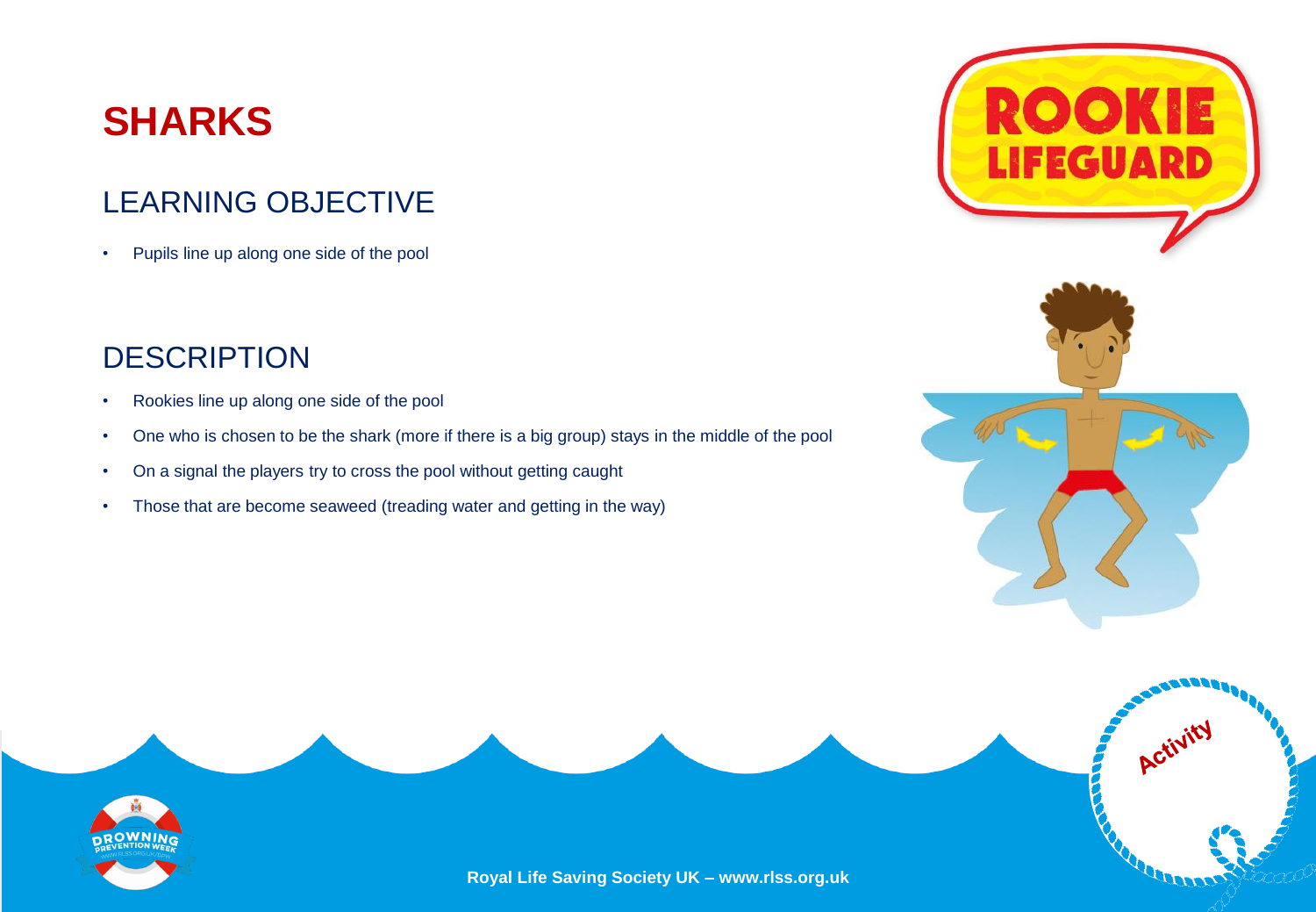## **PUSH THE BABY**

#### SET UP/EQUIPMENT

Balls

#### **DESCRIPTION**

In this simple game the Rookies are asked to scull while pushing a ball around the pool using their feet.



Activit

#### PROGRESSION/NOTES

Once they have the idea, they can then complete the activity in either a straight race (all of the Rookies going together) or as a relay race



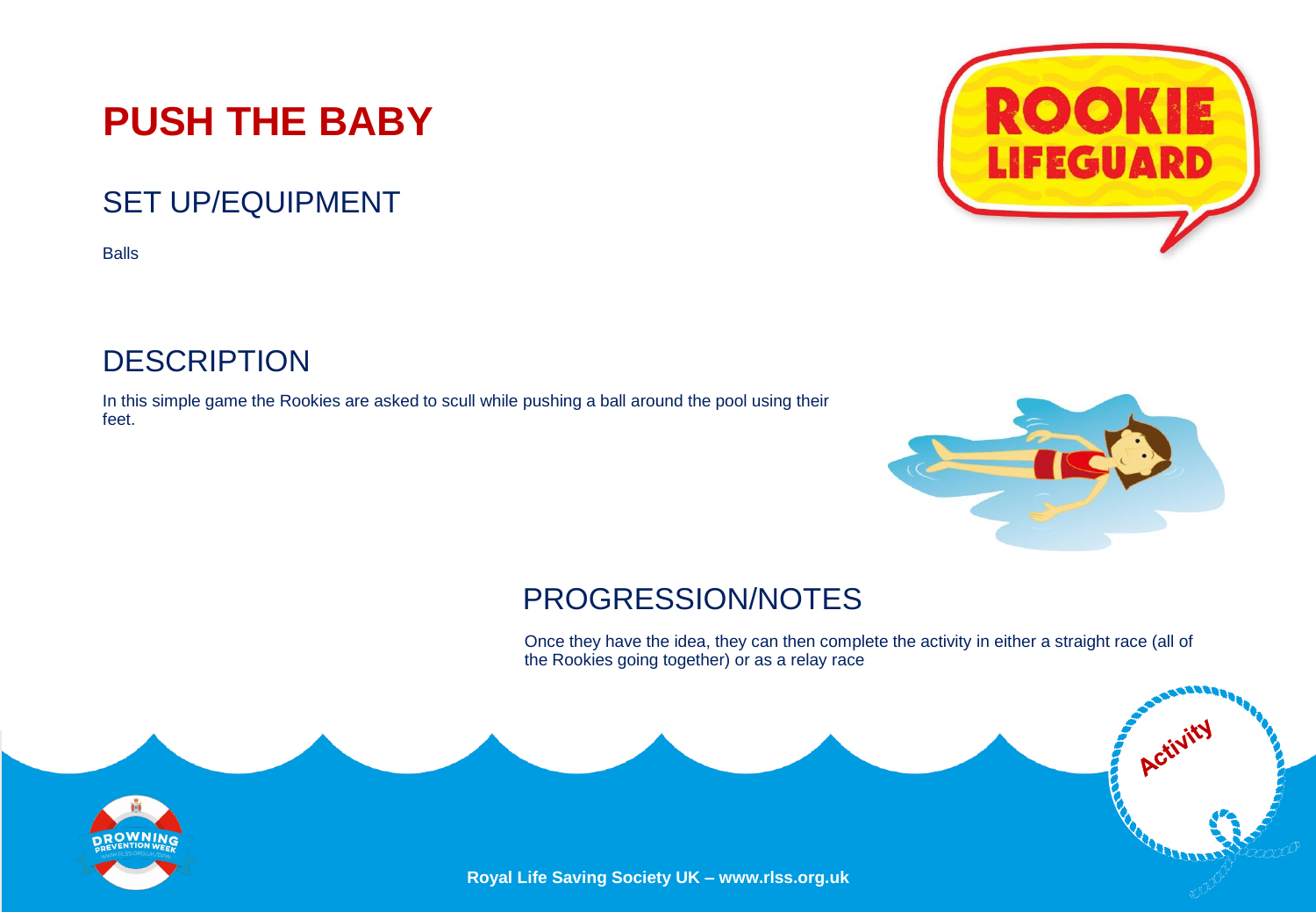# **LIFEGUARD SAYS**

#### SET UP/EQUIPMENT

None

This is a progression from copy the lifeguard

#### **DESCRIPTION**

If the leader says "Lifeguard says" before an action then students should follow command. If students do not hear "Lifeguard says" they do not follow command. Actions suggestions: Surface dive, Stretching hands up to the sky, Front crawl arms, Backstroke arm, Treading water, etc





Activi

#### PROGRESSION/NOTES

Combine this game with know your flags.

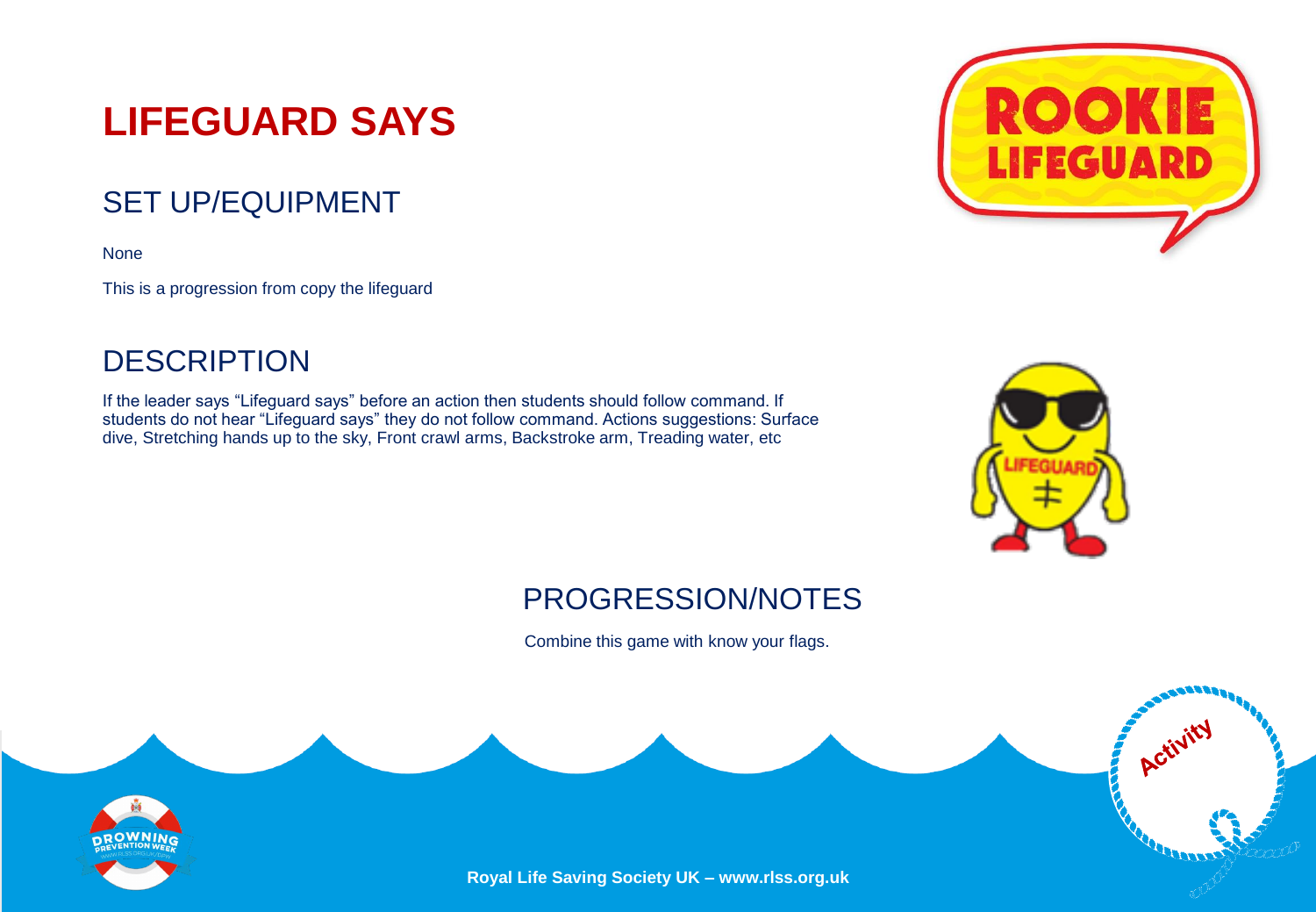# **FASHION SHOW RELAY**

#### SET UP/EQUIPMENT

T-shirts

#### **DESCRIPTION**

- Place the Rookies into teams and position them around the pool in relay stations.
- The first team member starts the race wearing the clothes (swim suit underneath).
- The first team member performs a safe entry, swims to the second team member, takes off the clothes, and passes them to the second team member.
- The second team member puts the clothes on and continues the relay until the whole team has completed the swim and change.

#### PROGRESSION/NOTES

Increase the amount of clothing



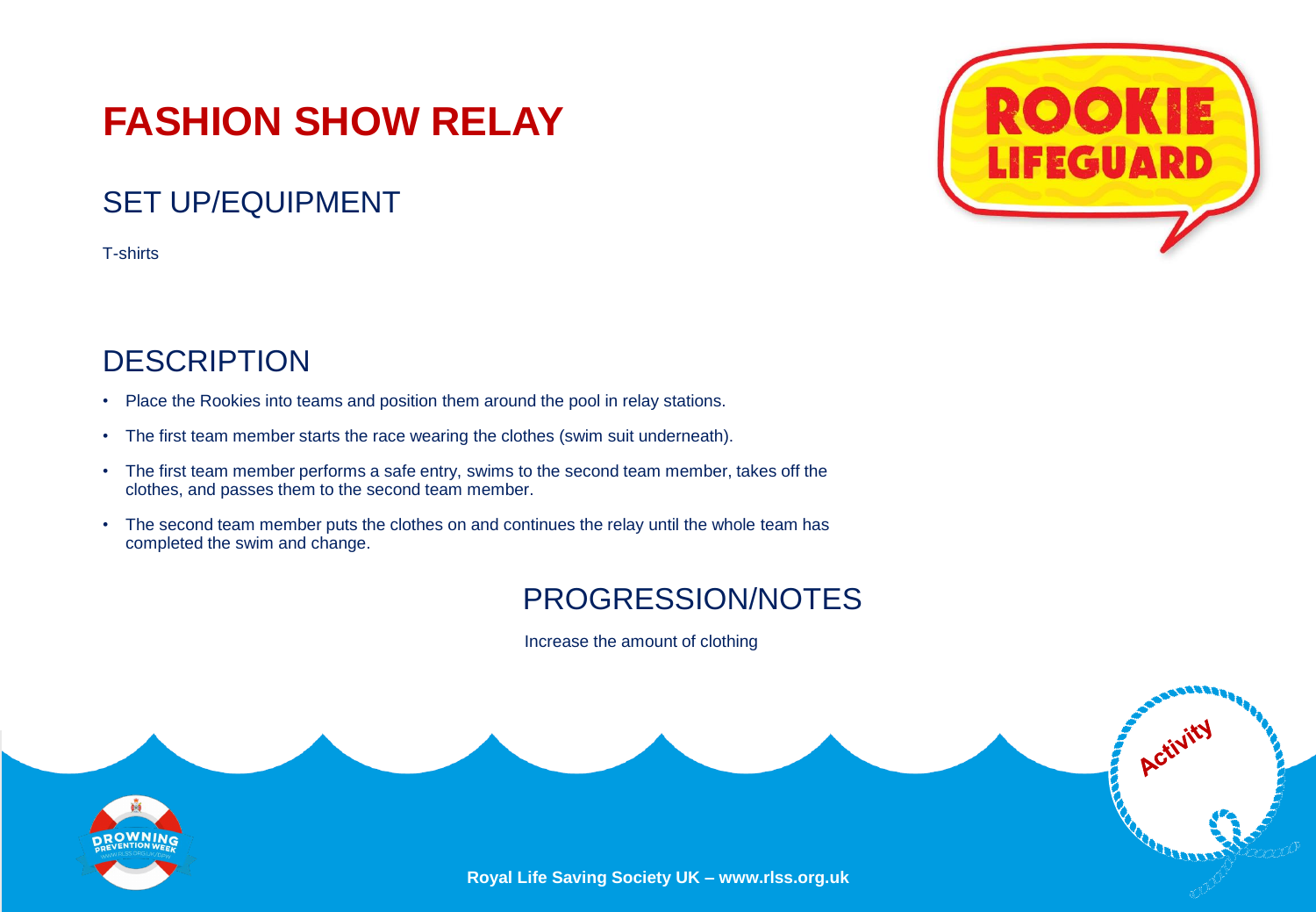## **MAGIC CARPET RIDE**

#### LEARNING OBJECTIVE

Large floats (one per team)

- Relay with large floating mats.
- Equal number of Rookies at each end.
- First Rookie starts in the water with the mat, swims to other end with the mat.
- The mat should touch the end of pool, the next Rookie joins in pulling or pushing the mat until the last Rookie is collected who is requested to ride on the mat.



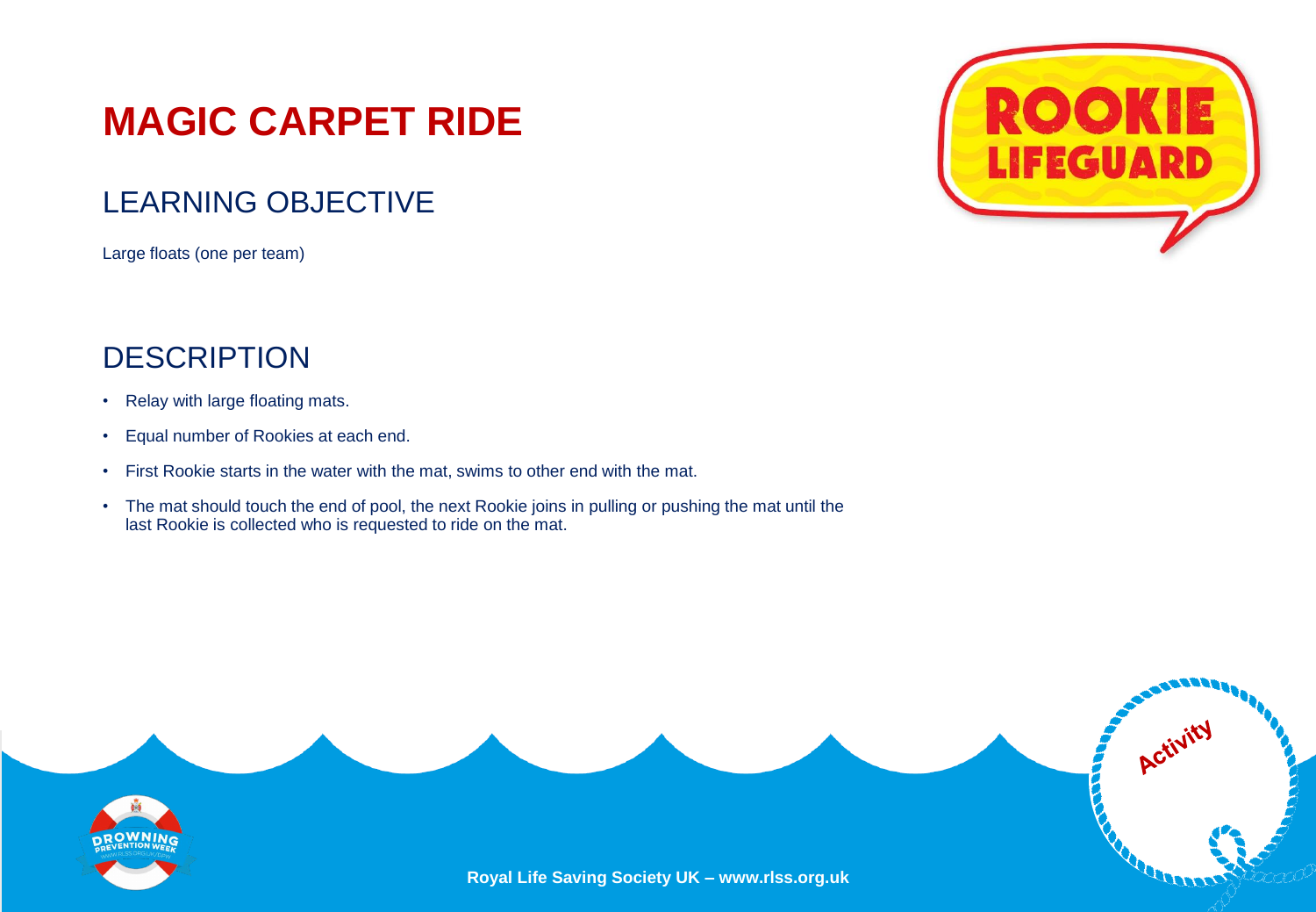# **THE LOUDER THE BETTER**

#### SET UP/EQUIPMENT

None



#### **DESCRIPTION**

This game aims to encourage new Rookies to gain confidence with the first two parts of the rescue sequence.

Line Rookies up in the middle of the pool (about waist depth), when you point at them they must shout a pre agree phase (for example "Can I help you?").

The loudest Rookies take a step back, the quietest take a step forward.

The winner is the first to reach the back wall.

#### PROGRESSION/NOTES

Once they have the idea, they can then complete the activity in either a straight race (all of the Rookies going together) or as a relay race.

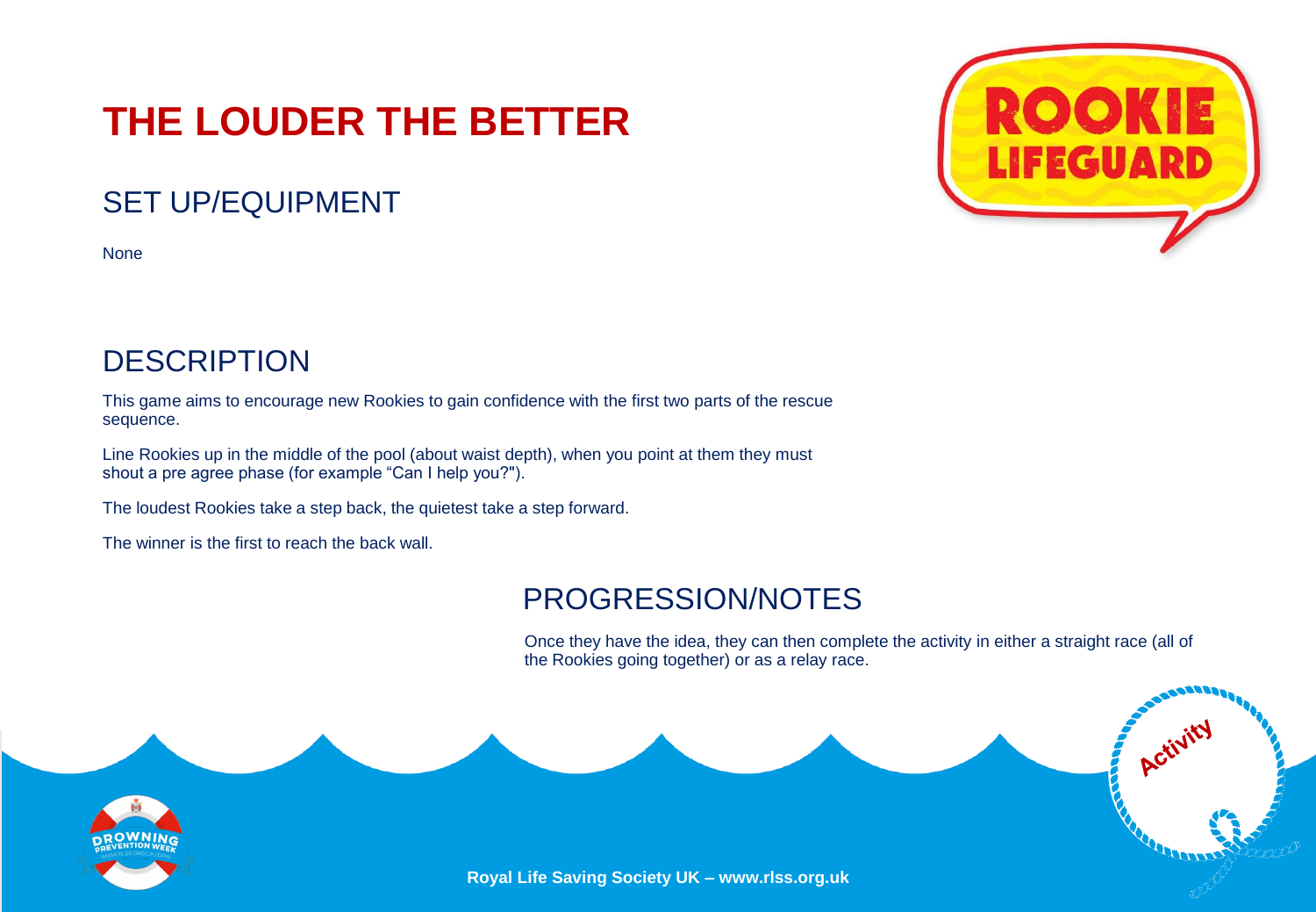## **SLEEPING DOLPHINS**

#### SET UP/EQUIPMENT

None

#### **DESCRIPTION**

- This game is similar to sleeping lions but in the water.
- The Rookies float on their backs or floats, the aim being not to move, sink or fall off the float.
- One player is the shark who swims around trying to catch people moving or sinking.
- If they do they join the shark last left is the winner.
- No splashing in eyes or face.

#### PROGRESSION/NOTES





Cool Down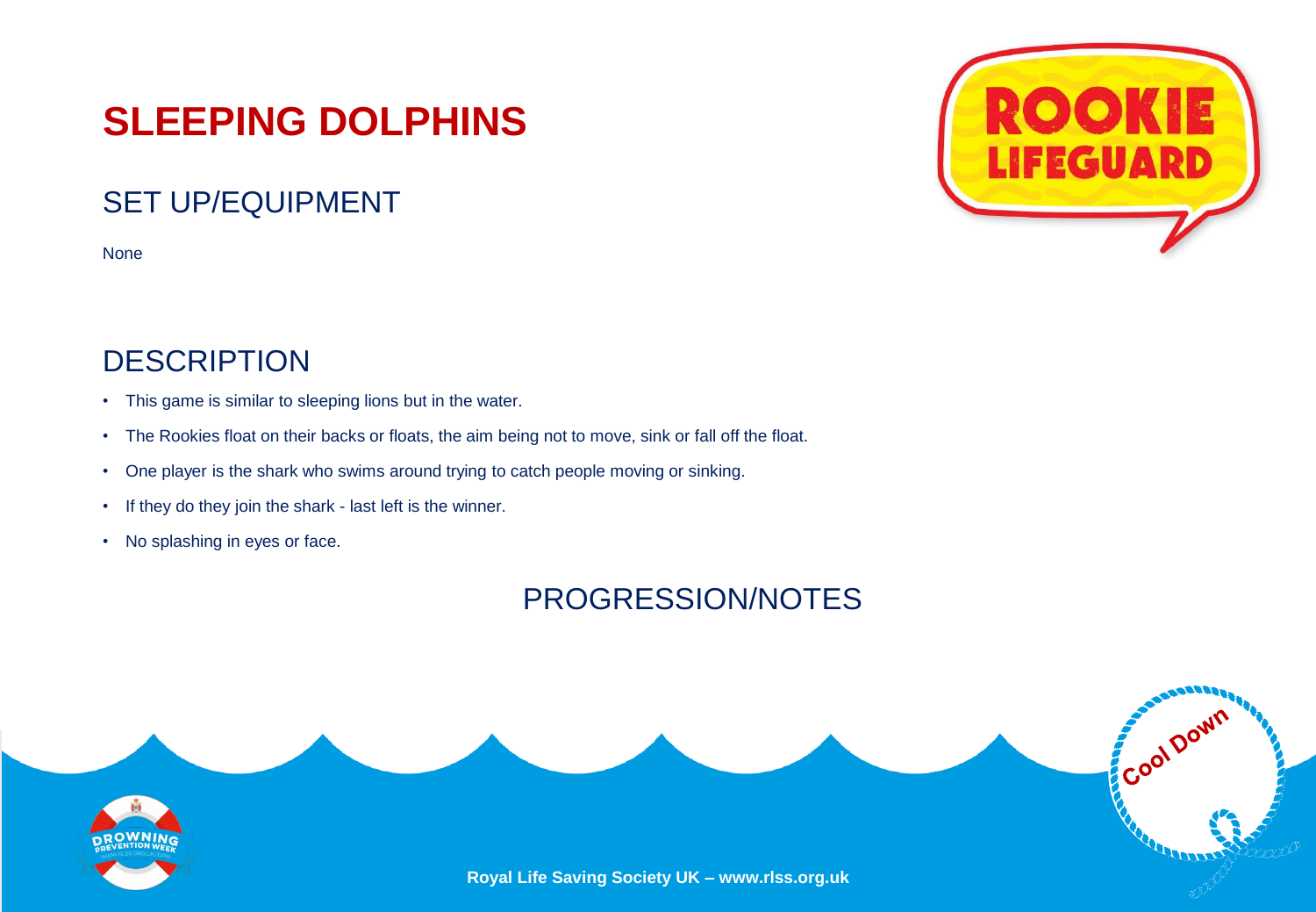#### 3 YEARS PLUS – NON OR WEAK SWIMMERS

| <b>Equipment</b> | <b>None</b> |
|------------------|-------------|
|                  |             |
|                  |             |

| <b>Time</b>          | <b>Contents</b>                                                                                                                                                                                   | <b>Teaching Points/Notes</b> | <b>Organisation/Res</b><br><b>ources</b> |
|----------------------|---------------------------------------------------------------------------------------------------------------------------------------------------------------------------------------------------|------------------------------|------------------------------------------|
| <b>WARM UP</b>       | Usual warm up for this group                                                                                                                                                                      |                              |                                          |
| 5 minutes            |                                                                                                                                                                                                   |                              |                                          |
|                      |                                                                                                                                                                                                   |                              |                                          |
| <b>MAIN ACTIVITY</b> | Introduce/practice floating and sculling                                                                                                                                                          | Extension - A sculling relay |                                          |
| 15 minutes           | You're a star<br>Sculling race<br>Have a go at a tow<br>Ask parents to tow their child across the width of the<br>pool.<br>If time allows see how many widths they can complete<br>in a set time. | race                         |                                          |
| <b>COOL DOWN</b>     | <b>Sleeping Dolphins</b>                                                                                                                                                                          |                              |                                          |
| 5 minutes            |                                                                                                                                                                                                   |                              |                                          |



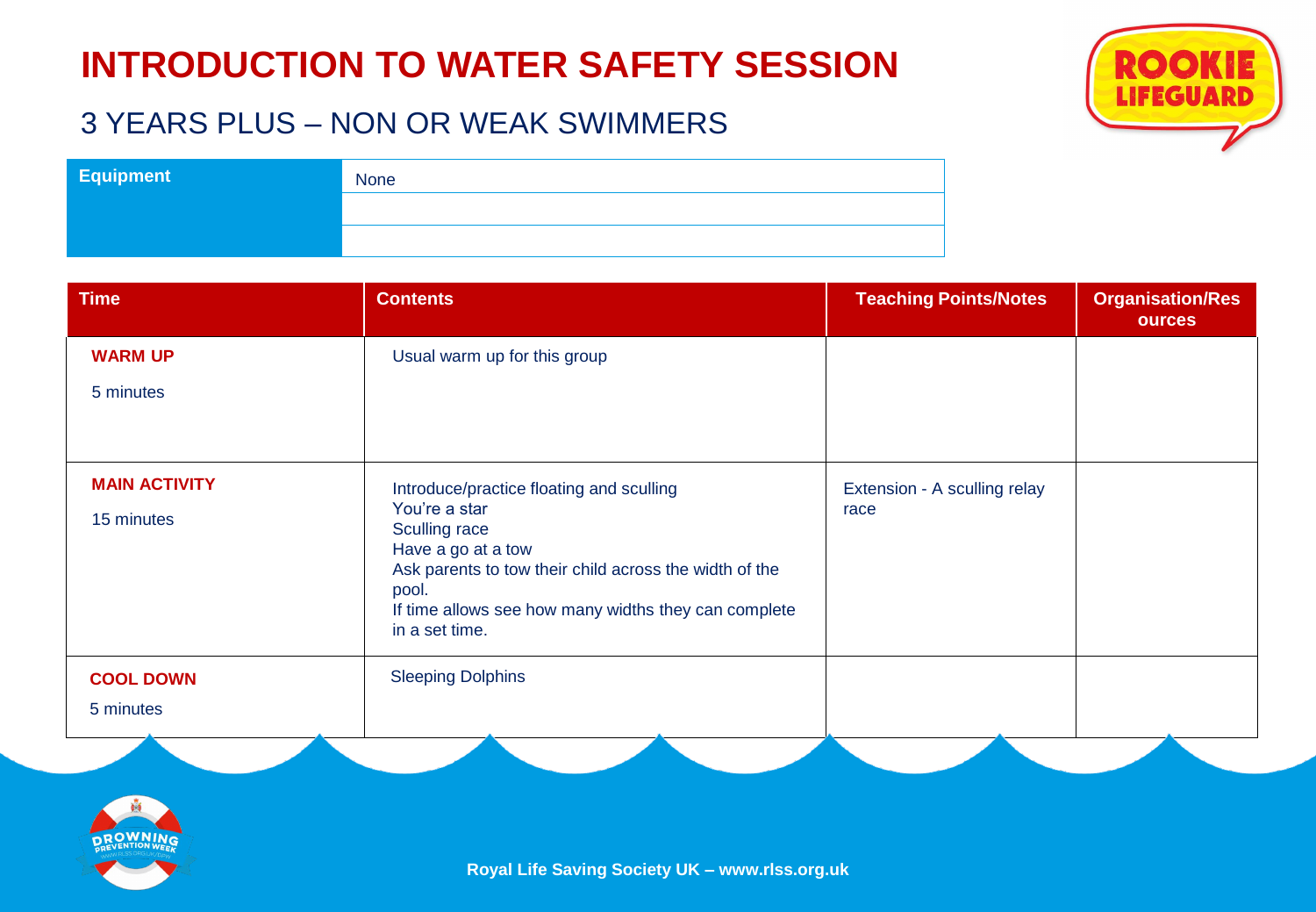#### 5 YEARS PLUS – WEAK SWIMMERS

| <b>Equipment</b> | <b>Floats</b> |
|------------------|---------------|
|                  |               |
|                  |               |

| <b>Time</b>          | <b>Contents</b>                                                                                             | <b>Teaching Points/Notes</b>                                             | <b>Organisation/Res</b><br><b>ources</b> |
|----------------------|-------------------------------------------------------------------------------------------------------------|--------------------------------------------------------------------------|------------------------------------------|
| <b>WARM UP</b>       | Usual warm up for this group or Sleeping Dolphins:                                                          |                                                                          |                                          |
| 5 minutes            |                                                                                                             |                                                                          |                                          |
|                      |                                                                                                             |                                                                          |                                          |
| <b>MAIN ACTIVITY</b> | How slow can you go<br>Sculling – remind pupils how to scull                                                | At this point to would be<br>good to check that pupils can               |                                          |
| 15 minutes           | Sculling race<br>Throw a float – introduce the throwing of a rescue aid<br>(float) in pairs                 | exit the pool without using<br>the steps                                 |                                          |
|                      | Throw a float relay                                                                                         | Pupils can either scull or<br>tread water while waiting to<br>be rescued |                                          |
| <b>COOL DOWN</b>     | Have a go at a tow<br>Ask pupils to tow their partner across the width of the                               |                                                                          |                                          |
| 5 minutes            | pool, then swap positions and repeat. If time allows see<br>how many widths they can complete in a set time |                                                                          |                                          |



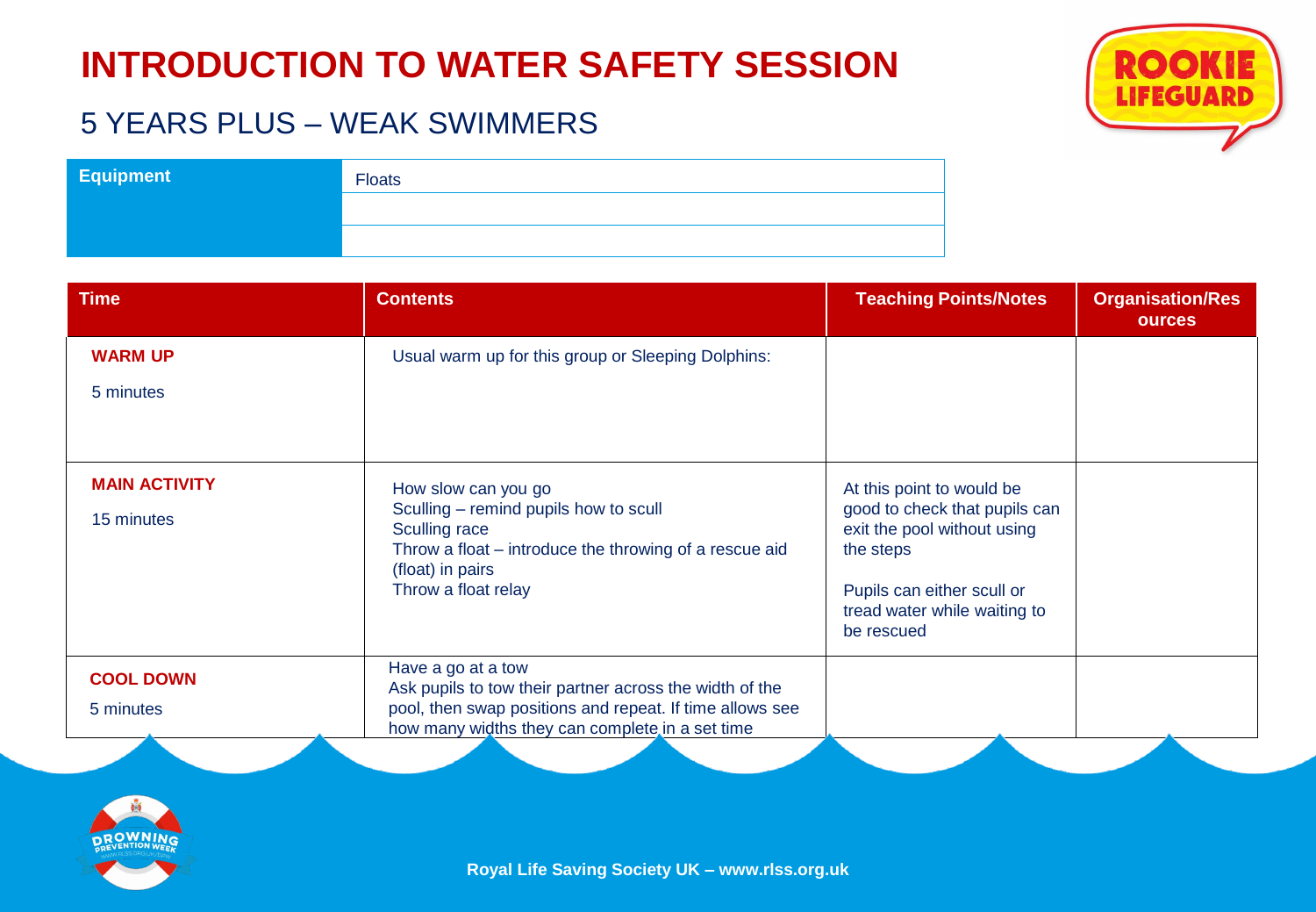

#### 6 YEARS PLUS – SWIMMERS

| <b>Equipment</b> | Floats/ball |
|------------------|-------------|
|                  |             |
|                  |             |

| <b>Time</b>                        | <b>Contents</b>                                                                                             | <b>Teaching Points/Notes</b>                                                                                                                                                                                                                                  | <b>Organisation/Res</b><br><b>ources</b> |
|------------------------------------|-------------------------------------------------------------------------------------------------------------|---------------------------------------------------------------------------------------------------------------------------------------------------------------------------------------------------------------------------------------------------------------|------------------------------------------|
| <b>WARM UP</b>                     | Usual warm up for this group                                                                                |                                                                                                                                                                                                                                                               |                                          |
| 5 minutes                          |                                                                                                             |                                                                                                                                                                                                                                                               |                                          |
|                                    |                                                                                                             |                                                                                                                                                                                                                                                               |                                          |
| <b>MAIN ACTIVITY</b><br>15 minutes | Pass the parcel<br>The louder the better<br>Throw a float relay                                             | Treading water (remind<br>pupils how to, if required)<br>Any leg kick can be used,<br>eggbeater is most efficient<br>This can take up quite a lot<br>of pool space<br>This activity can be very loud<br>Pupils can tread water while<br>waiting to be rescued |                                          |
| <b>COOL DOWN</b>                   | Have a go at a tow<br>Ask pupils to tow their partner across the width of the                               |                                                                                                                                                                                                                                                               |                                          |
| 5 minutes                          | pool, then swap positions and repeat. If time allows see<br>how many widths they can complete in a set time |                                                                                                                                                                                                                                                               |                                          |

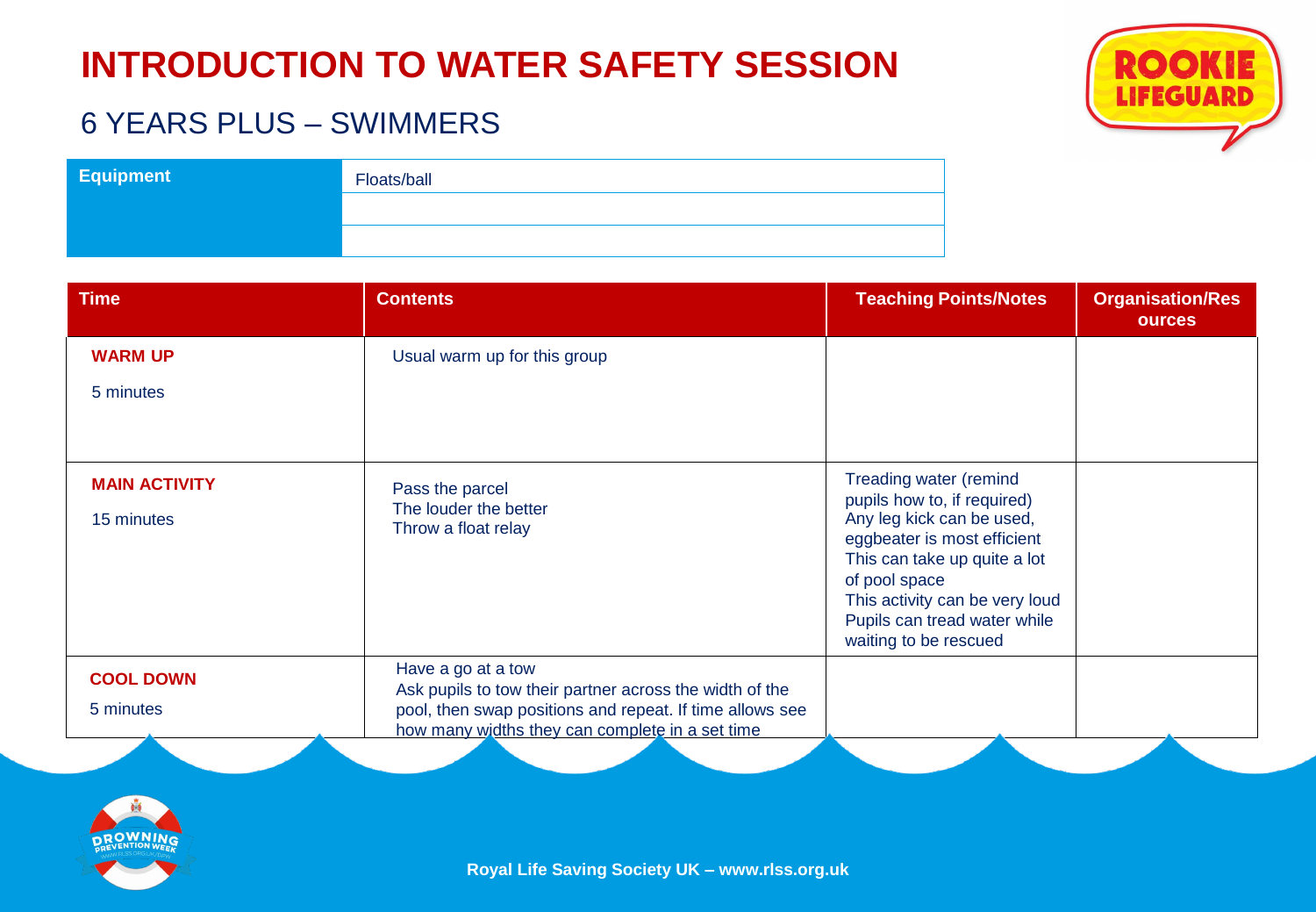#### 6 YEARS PLUS – CONFIDENT SWIMMERS



| <b>Time</b>                        | <b>Contents</b>                                                                                                                                                                                                                         | <b>Teaching Points/Notes</b>                                                                                      | <b>Organisation/Res</b><br><b>ources</b> |
|------------------------------------|-----------------------------------------------------------------------------------------------------------------------------------------------------------------------------------------------------------------------------------------|-------------------------------------------------------------------------------------------------------------------|------------------------------------------|
| <b>WARM UP</b><br>5 minutes        | Pass the Parcel                                                                                                                                                                                                                         | Treading water (remind<br>pupils how to, if required)<br>Any leg kick can be used,<br>eggbeater is most efficient |                                          |
| <b>MAIN ACTIVITY</b><br>15 minutes | Throw a float relay<br>Lifeguard says<br>Have a go at a tow<br>Ask pupils to tow their partner across the width of the<br>pool, then swap positions and repeat<br>If time allows see how many widths they can complete<br>in a set time |                                                                                                                   |                                          |
| <b>COOL DOWN</b><br>5 minutes      | Fashion show relay                                                                                                                                                                                                                      |                                                                                                                   |                                          |